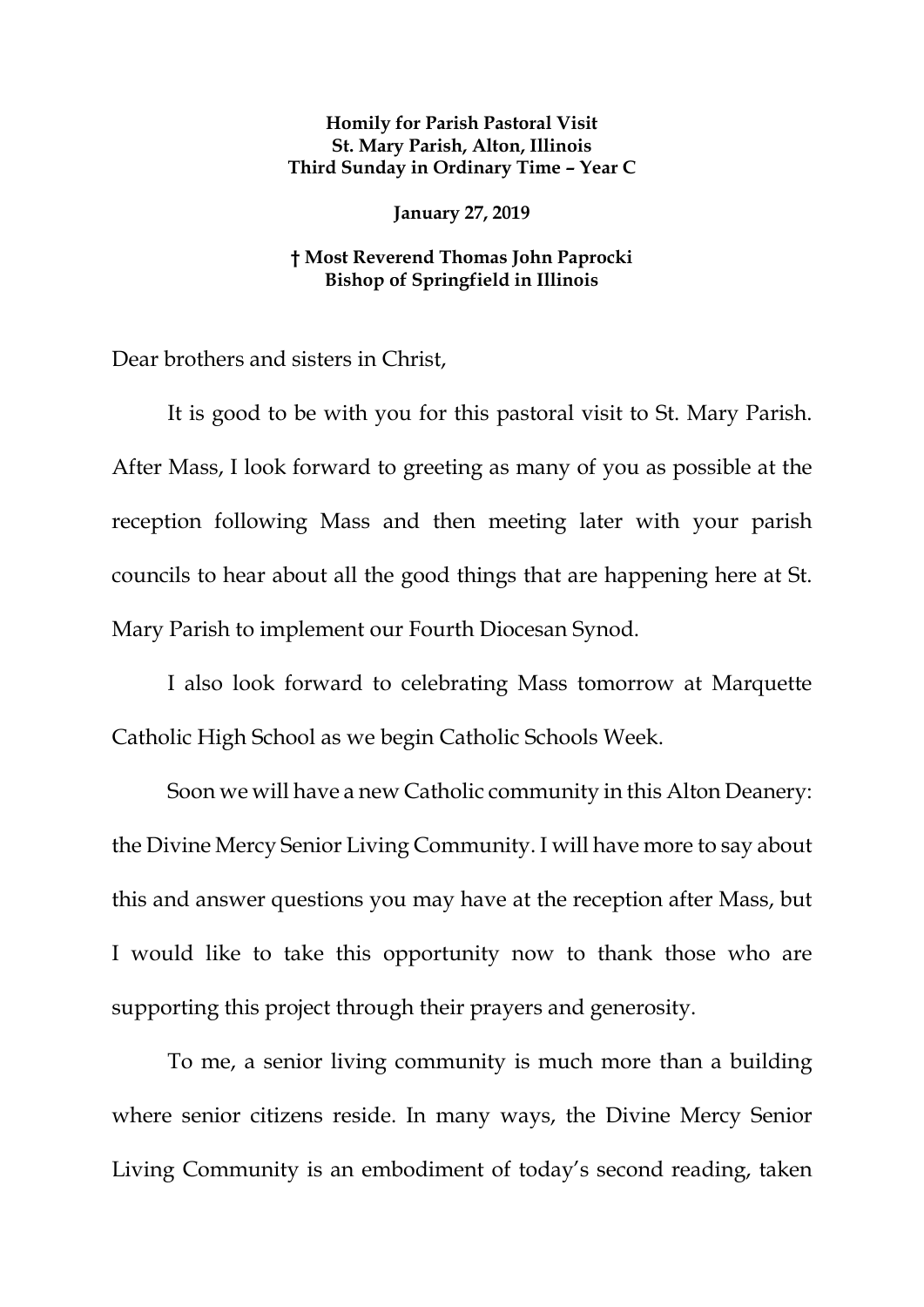from Saint Paul's First Letter to the Corinthians, in which he says that "you are Christ's body, and individually parts of it" and "if one part suffers, all the parts suffer with it; if one part is honored, all the parts share its joy." Our vision for senior living is making a home for seniors where they can stay connected to the Body of Christ by building relationships, growing in their faith, and moving into the next stage of their life joyfully, faithfully and gracefully.

I know how important this is from my personal experience of finding a Catholic senior living community for my 91-year-old mother in the Chicago area. For her, it was essential to move into a Catholic facility with a chapel where she could go to daily Mass as she had done during most of her life, surrounded by other people of faith, including retired priests and nuns. It is also a great comfort for me to know that my mother is being cared for by a highly capable staff, with frequent visits from my siblings and from me when I can.

With this project, our goal is to meet the needs of your mothers, fathers and seniors who are looking for a community in this diocese that brings them closer to God. At the Divine Mercy Senior Living Community, we will provide seniors with the opportunity to live in a faith-centered community, surrounded by others who seek to live the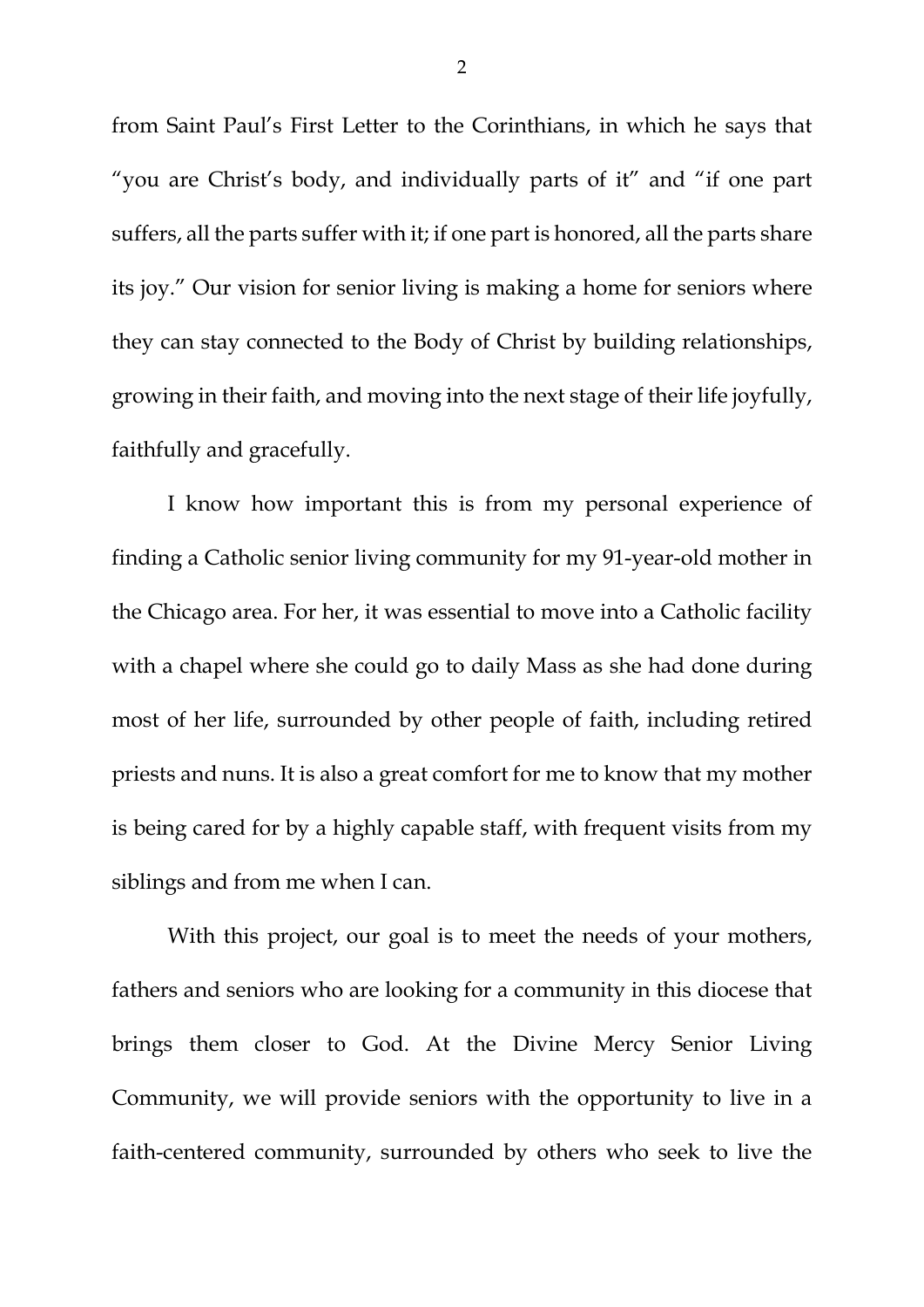Gospel. In addition, this project is a way for our generation to build something for another part of the Body of Christ, like generations before, who built and maintained our churches and school.

My visit today is also an opportunity to share with you my hopes and my vision as your bishop for the future of our diocese, building on and implementing our Diocesan Synod held in 2017 on the theme of discipleship and stewardship.

<span id="page-2-0"></span>Last summer I published my third pastoral letter, *Ars vivendi et moriendi in Dei gratia*, Latin for, "The Art of Living and Dying in God's Grace." Copies were mailed to all subscribers of *Catholic Times* and the full text is posted on our diocesan website. In this letter, I share some personal reflections in part one on the questions posed in the preparatory phase of the Fourth Diocesan Synod that we conducted in November 2017. In part two, I provide a summary of the Fourth Diocesan Synod and some pastoral commentary on the twelve declarations that were adopted. In part three, I offer some theological reflections on the art of living and dying in God's grace.

I see my newest pastoral letter as the third work in a trilogy of pastoral letters, with each pastoral letter building on the preceding one. In my previous pastoral letter, called, *Ars crescendi in Dei Gratia*, Latin for,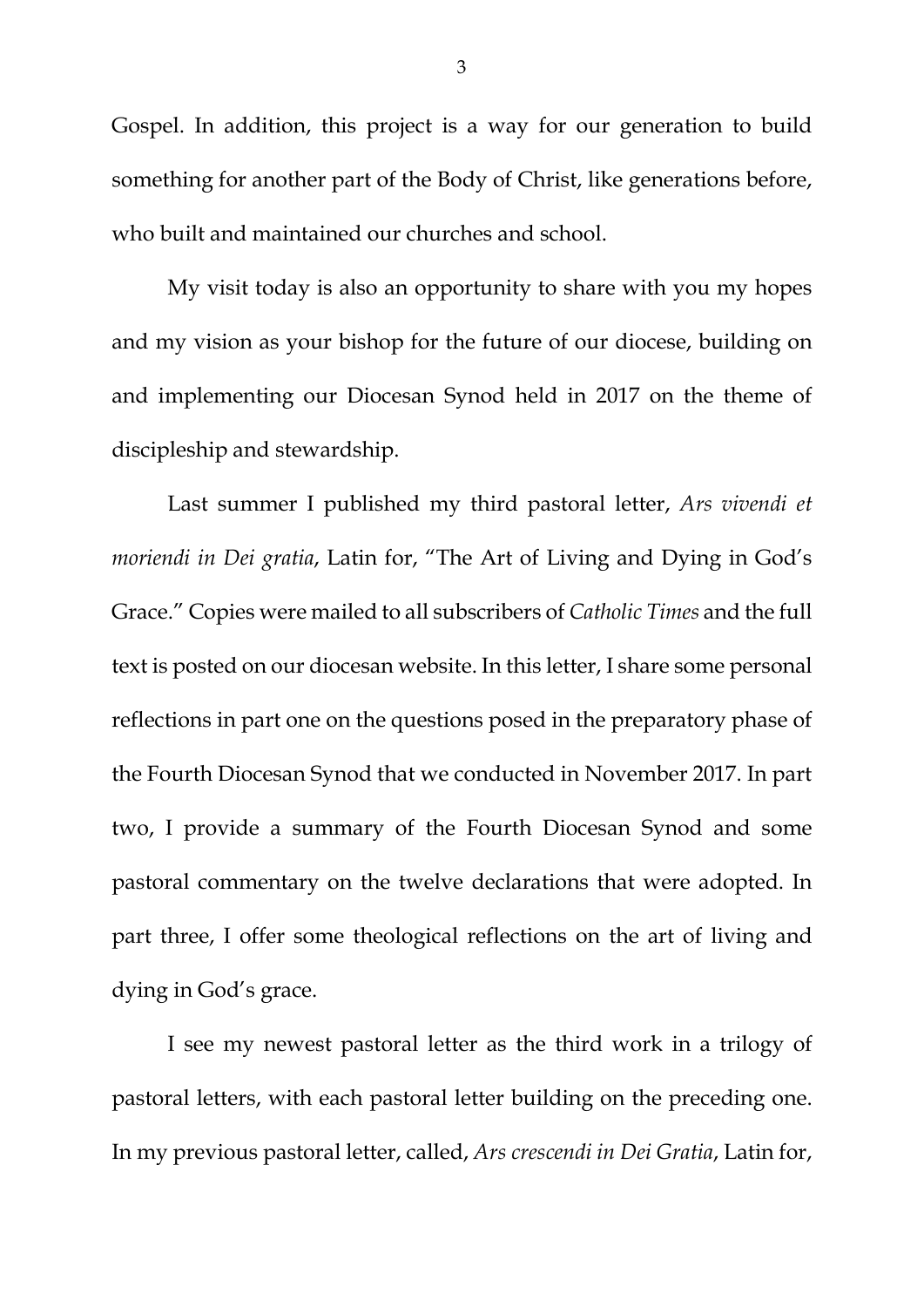"The Art of Growing in God's Grace," I wrote, "The art of growing in God's grace is the key to growth in the Church. Building a culture of growth in the Church starts with inviting people to experience the love of Jesus Christ." I also proposed some constructive steps to build a culture of growth in the Church. These steps for growth were designed to build on the foundation that I laid in my first pastoral letter, *Ars celebrandi et adorandi*, "The Art of Celebrating the Liturgy Properly and Adoring the Lord in the Eucharist Devoutly."

This progression of themes is in keeping with the maxim that addresses the centrality of worship in the life, identity and mission of the Catholic Church: how we worship reflects what we believe and determines how we will live.

In my most recent pastoral letter, I said that the "art of living and dying in God's grace is the key to everlasting happiness in eternal life. The Christian faithful die to sin through the saving waters of baptism. By dying to their selfish desires through acts of mortification and selfsacrifice, the Christian faithful grow in love of God and neighbor. The whole Christian life aims at reaching this goal of everlasting happiness in eternal life by turning from sin and growing in virtue through God's grace.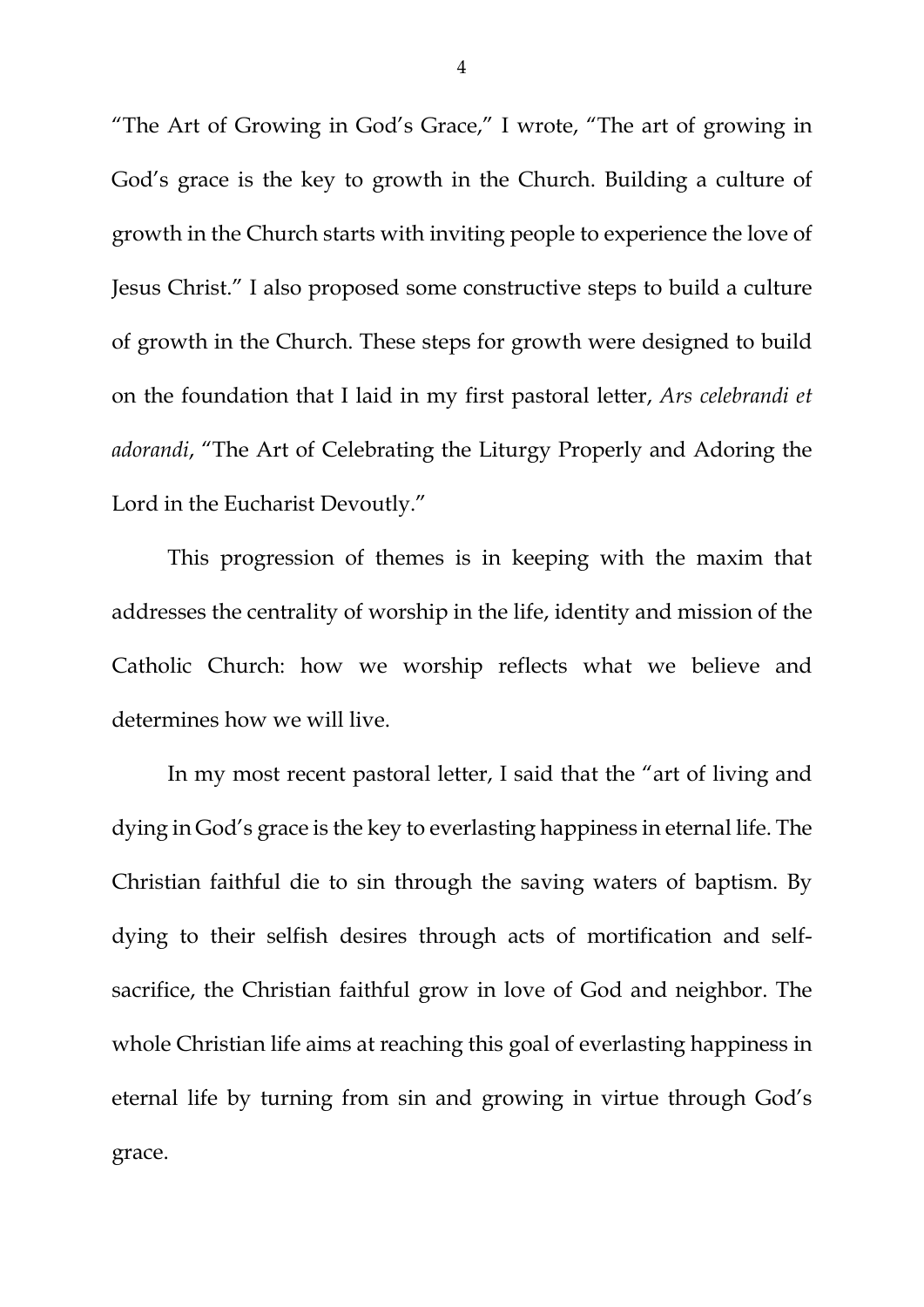As an expression of how to reach this goal of everlasting happiness, we adopted a new mission statement at our Fourth Diocesan Synod for all of us as members of this Diocese. It says, "The mission of the Roman Catholic Diocese of Springfield in Illinois is to build a fervent community of intentional and dedicated missionary disciples of the Risen Lord and steadfast stewards of God's creation who seek to become saints. Accordingly, the community of Catholic faithful in this diocese is committed to the discipleship and stewardship way of life as commanded by Christ Our Savior and as revealed by Sacred Scripture and Tradition."

To further this mission, the Diocese of Springfield in Illinois is committed to implementing the Four Pillars of Discipleship and Stewardship, namely, hospitality, prayer, formation and service. In other words, we will invite people proactively to join us in prayer, especially Sunday Mass; we will provide well-prepared celebrations of the sacraments and other occasions for prayer as signs of hope and paths of grace to heaven; we will study the Bible and learn more about Jesus and our Catholic faith; and we will serve each other, especially those in need, by practicing charity and justice.

5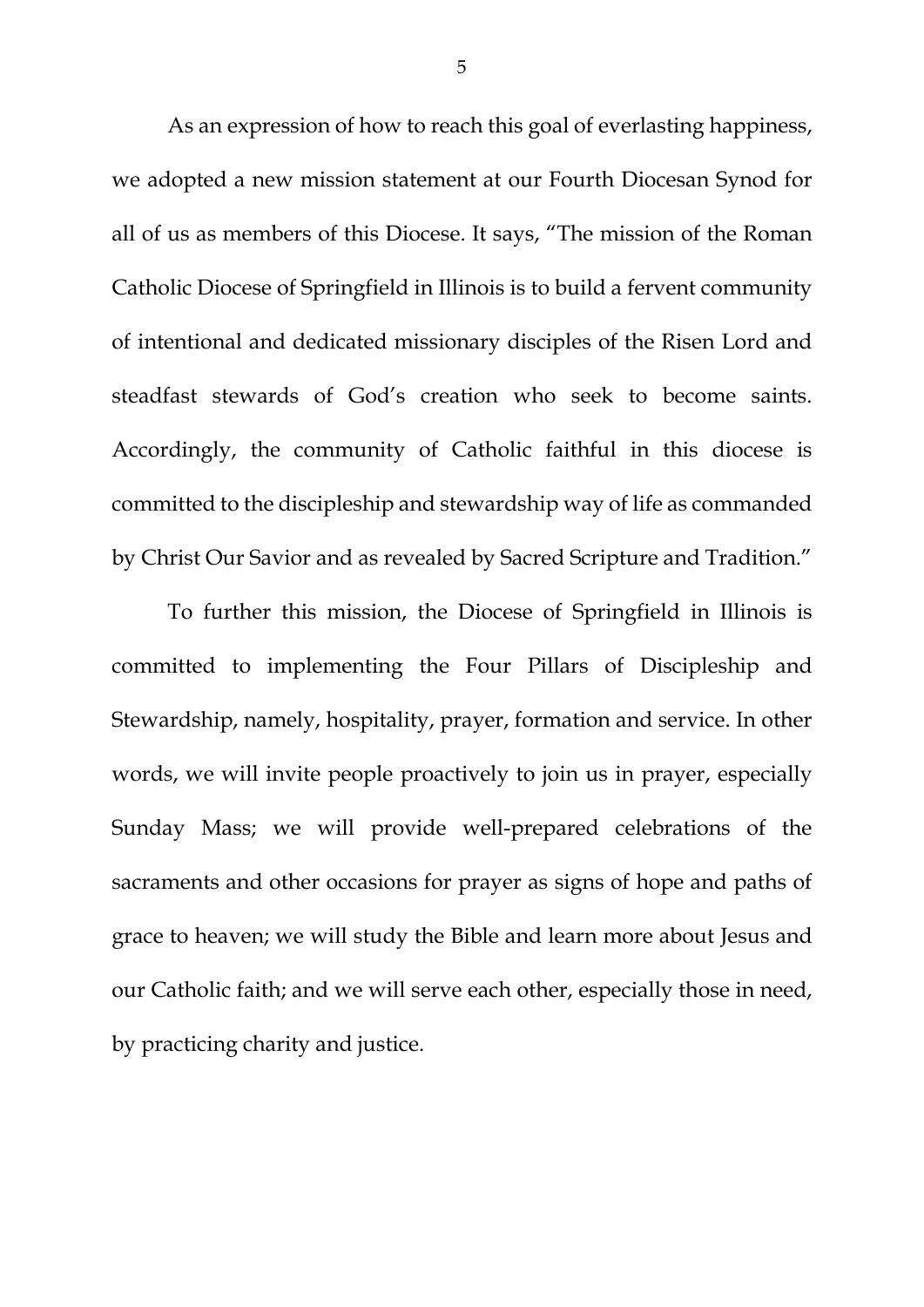Through prayer, discernment, and consultation with others, it has become evident that the Lord is inviting us to embrace more fully our call to discipleship out of which necessarily follows a life of stewardship.[1](#page-2-0)

I concluded my third pastoral letter by telling a personal anecdote, which I would like to share with you now to close this homily.

Once when I was catching a flight to concelebrate an out-of-town wedding for a friend of mine, I had gift-wrapped a figurine of the Blessed Mother as a wedding present for the newlyweds and put the gift in my carry-on bag. When I got to the airport and put my bag on the conveyer belt for security screening, the TSA agent looked at the x-ray of my bag and called out, "Bag check." I immediately realized the problem: the figurine was made of leaded crystal and the security agent must have thought it was some sort of weapon. The TSA supervisor came over, saw me standing there wearing my clerical suit and Roman collar, then looked at the x-ray image of the figurine and exclaimed, "For heaven's sake, it's the Blessed Mother, let him through!" Of course, I was greatly relieved, and while the incident still makes me laugh, I have often thought that this little vignette is exactly the scenario I hope for when I die: I pray that I will arrive at the gates of heaven with the Blessed Mother at my side. Seeing

6